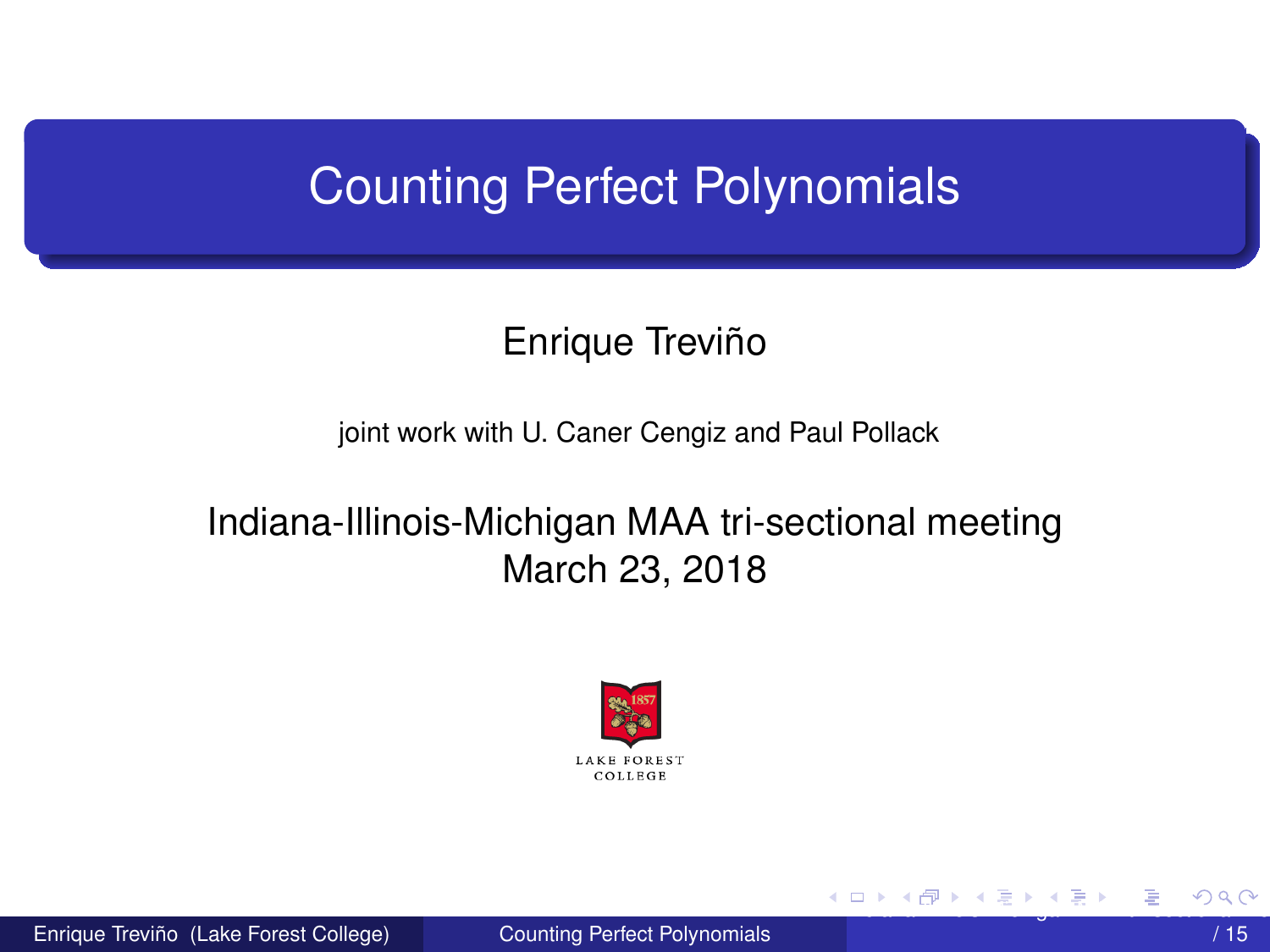<span id="page-1-0"></span>

(a) Caner Cengiz



(b) Paul Pollack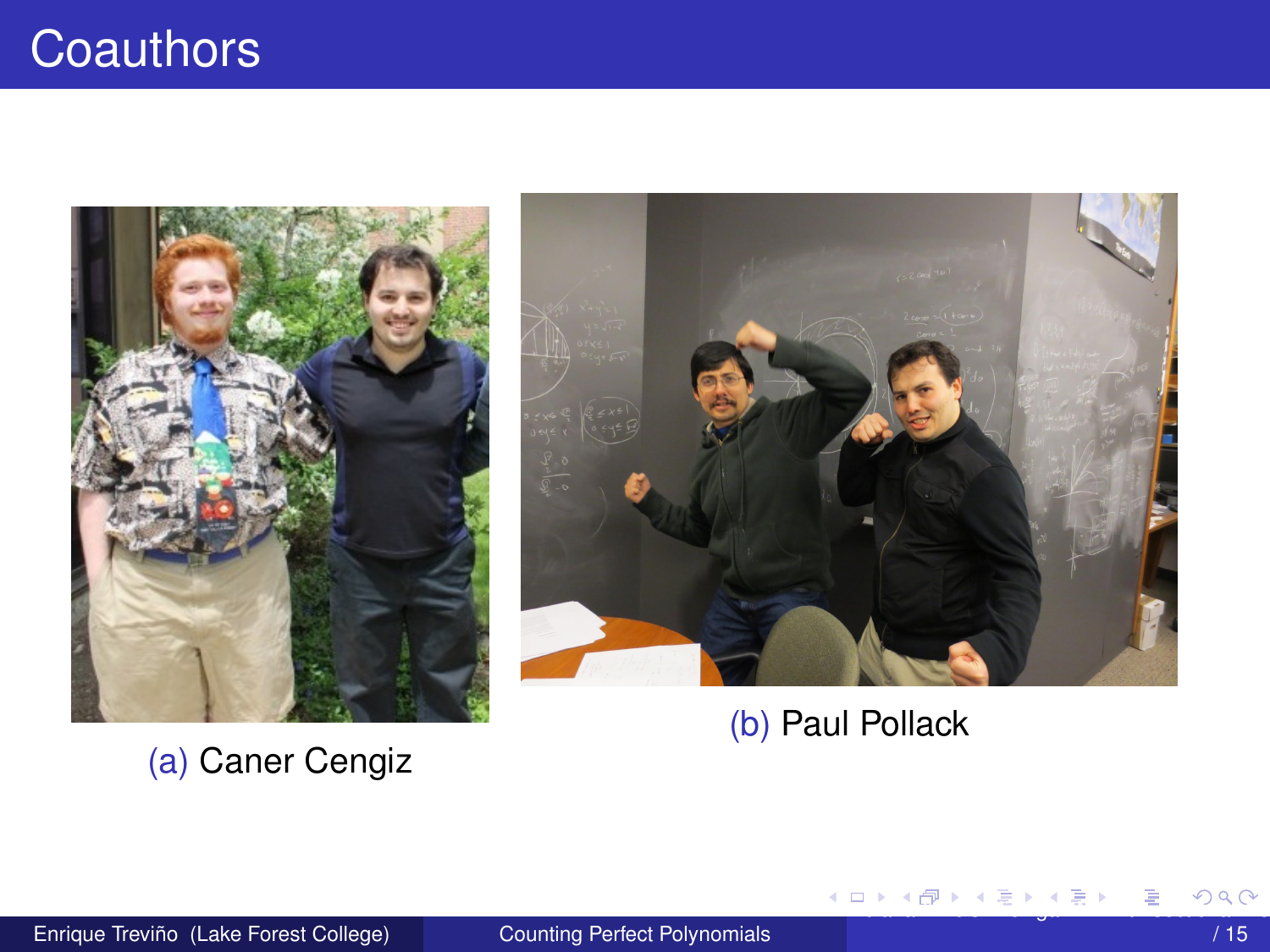<span id="page-2-0"></span>*n* is perfect if *n* is the sum of its proper divisors, i.e.

$$
n = \sum_{\substack{d \mid n \\ d \neq n}} d
$$

Examples:

$$
6 = 1 + 2 + 3
$$
  
\n
$$
28 = 1 + 2 + 4 + 7 + 14
$$
  
\n
$$
496 = 1 + 2 + 4 + 8 + 16 + 31 + 31 \cdot 2 + 31 \cdot 4 + 31 \cdot 8
$$
  
\n
$$
2^{p-1}(2^p - 1) = 1 + 2 + 4 + \dots + 2^{p-1} + (2^p - 1) \left(1 + 2 + 4 + \dots + 2^{p-2}\right)
$$

for  $2^p - 1$  prime (i.e., a Mersenne prime).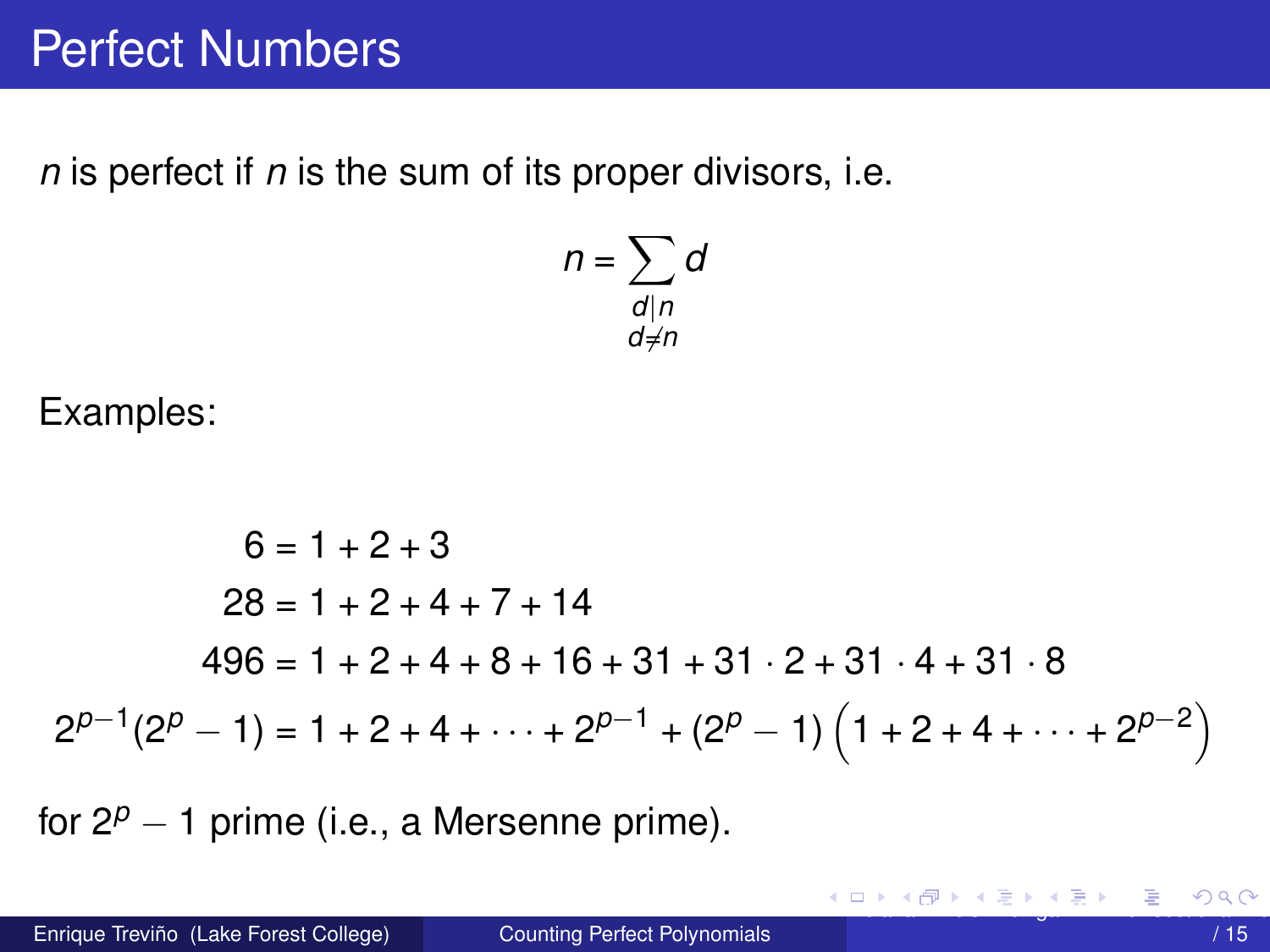<span id="page-3-0"></span>• A polynomial mod 2 is one of the form

$$
a_nx^n + a_{n-1}x^{n-1} + \ldots + a_1x + a_0,
$$

where  $a_i \in \{0, 1\}$ .

- We consider the operation mod 2, i.e.,  $1 + 1 = 0$ ,  $0 + 1 = 1 + 0 = 1$ ,  $0 + 0 = 0$ .
- **•** For example

$$
x^2 + 1 = x^2 + 2x + 1 = (x + 1)^2.
$$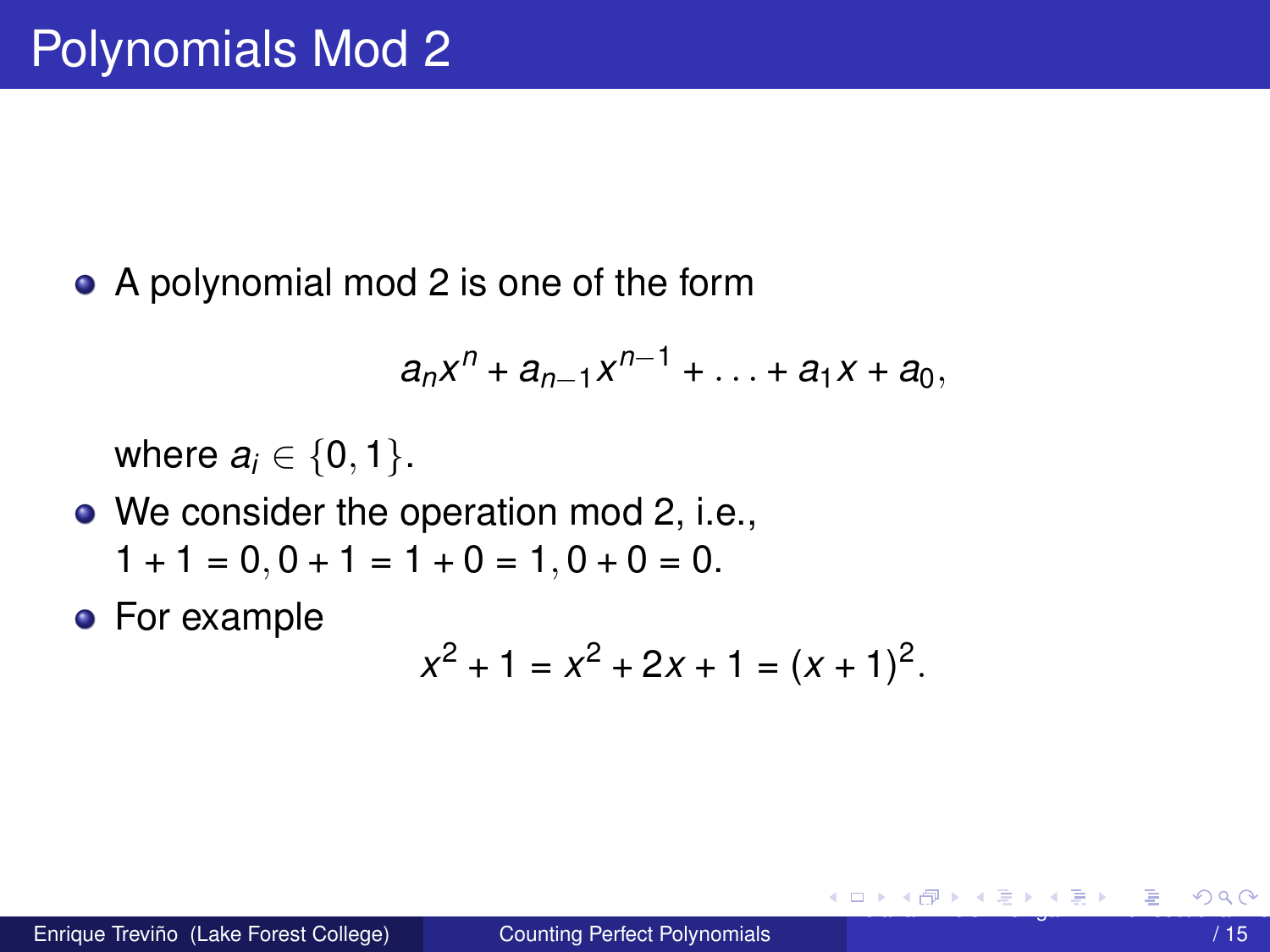- <span id="page-4-0"></span>Let *σ*(*P*) be the sum of the divisors of a polynomial *P* in mod 2.
- A polynomial is said to be perfect mod 2 if  $\sigma(P) = P$ .
- $x^2 + x = x(x + 1)$ , so

$$
\sigma(x^2 + x) = 1 + x + (x + 1) + x^2 + x = x^2 + x.
$$

So  $x^2 + x$  is perfect.

$$
\sigma(x^2 + 1) = 1 + (1 + x) + (1 + x^2) = 1 + x + x^2,
$$

so  $x^2$  + 1 is not perfect.

 $\bullet$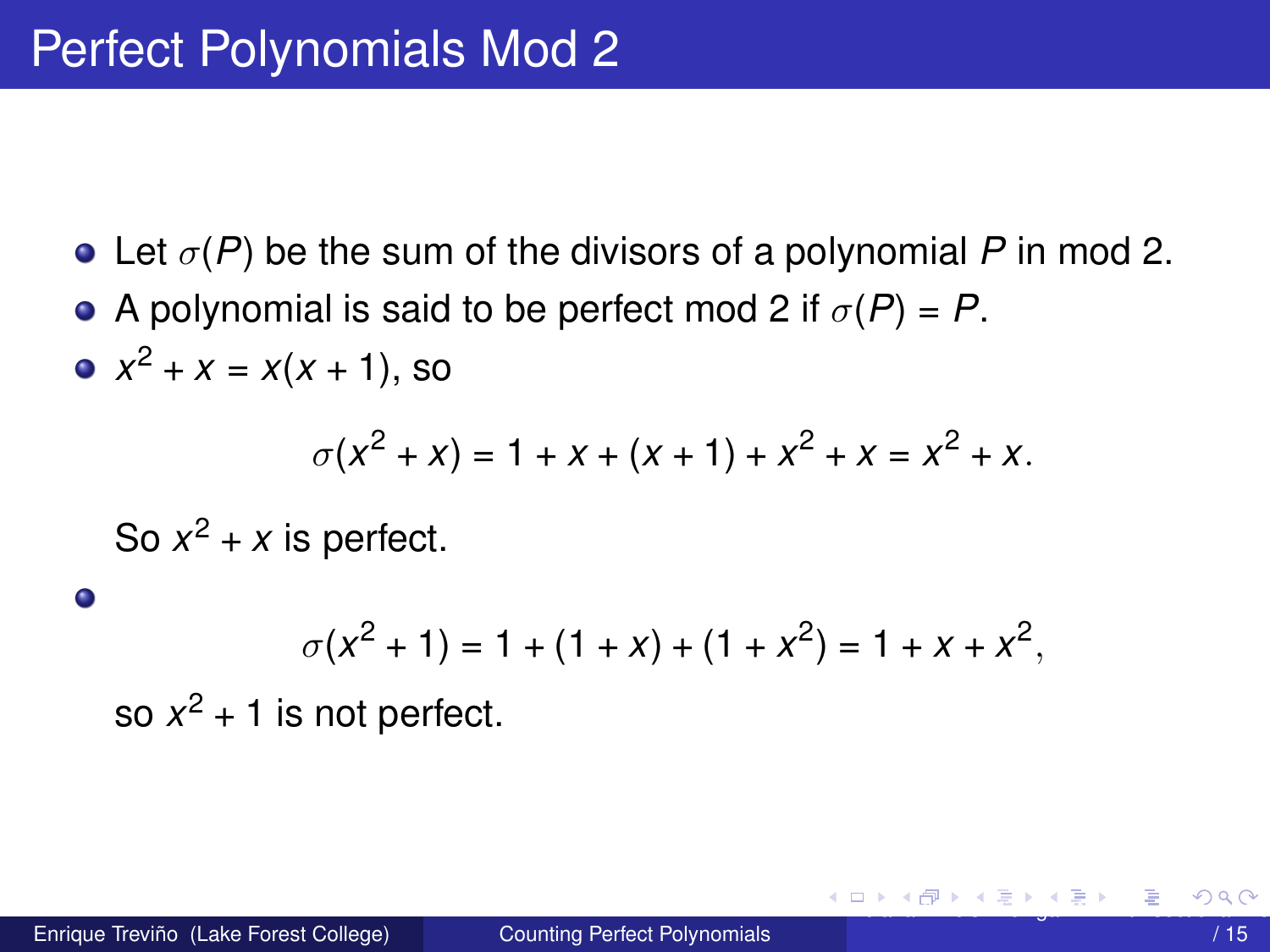# <span id="page-5-0"></span>Family of perfect polynomials

*<sup>n</sup>*−1

Let 
$$
P(x) = (x(x + 1))^{2^{n}-1}
$$
. We'll show  $\sigma(P) = P$ .  
\n  
\n
$$
1 + x + x^{2} + \dots + x^{2^{n}-1} = \frac{x^{2^{n}} - 1}{x - 1} = \frac{x^{2^{n}} + 1}{x + 1} = (x + 1)^{2^{n}-1}
$$
\n  
\n  
\n
$$
1 + (1 + x) + \dots + (1 + x)^{2^{n}-1} = \frac{(1 + x)^{2^{n}} - 1}{x} = \frac{1 + x^{2^{n}} - 1}{x} = x^{2^{n}-1}
$$
\n  
\n  
\n
$$
\sigma(P) = \sigma(x^{2^{n}-1})\sigma((x + 1)^{2^{n}-1}) = (x + 1)^{2^{n}-1} \cdot x^{2^{n}-1} = P
$$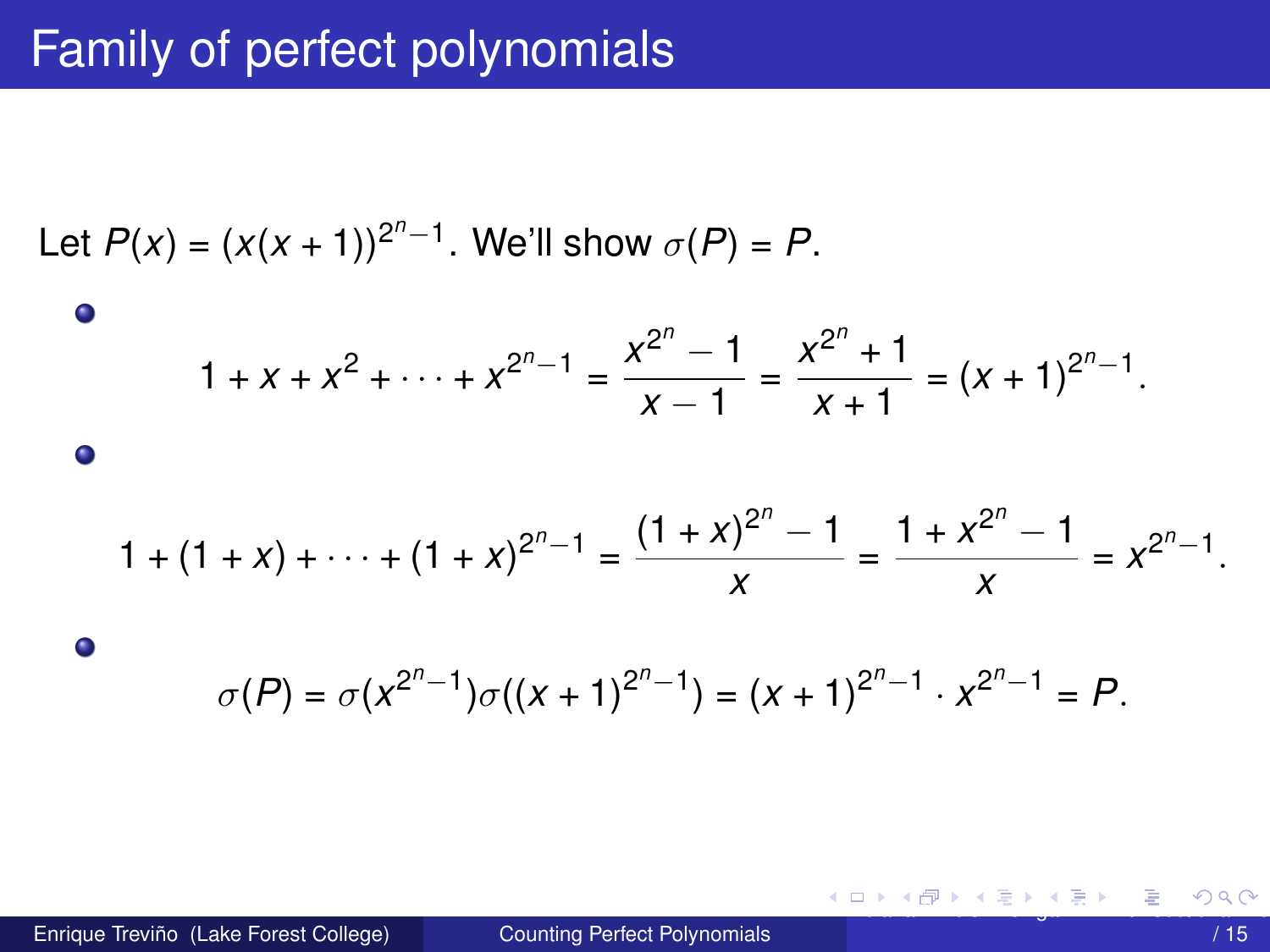# <span id="page-6-0"></span>Weirdo Perfects

| Degree | <b>Factorization into Irreducibles</b>                    |
|--------|-----------------------------------------------------------|
| 5      | $T(T+1)^2(T^2+T+1)$                                       |
|        | $T^2(T+1)(T^2+T+1)$                                       |
| 11     | $T(T+1)^2(T^2+T+1)^2(T^4+T+1)$                            |
|        | $T^2(T+1)(T^2+T+1)^2(T^4+T+1)$                            |
|        | $T^3(T+1)^4(T^4+T^3+1)$                                   |
|        | $T^4(T+1)^3(T^4+T^3+T^2+T+1)$                             |
| 15     | $T^3(T+1)^6(T^3+T+1)(T^3+T^2+1)$                          |
|        | $T^{6}(T+1)^{3}(T^{3}+T+1)(T^{3}+T^{2}+1)$                |
| 16     | $T^4(T+1)^4(T^4+T^3+1)(T^4+T^3+T^2+T+1)$                  |
| 20     | $T^4(T+1)^6(T^3+T+1)(T^3+T^2+1)(T^4+T^3+T^2+T+1)$         |
|        | $T^{6}(T+1)^{4}(T^{3}+T+1)(T^{3}+T^{2}+1)(T^{4}+T^{3}+1)$ |

Figure: Perfect numbers not in the infinite family. Found by Canaday in 1941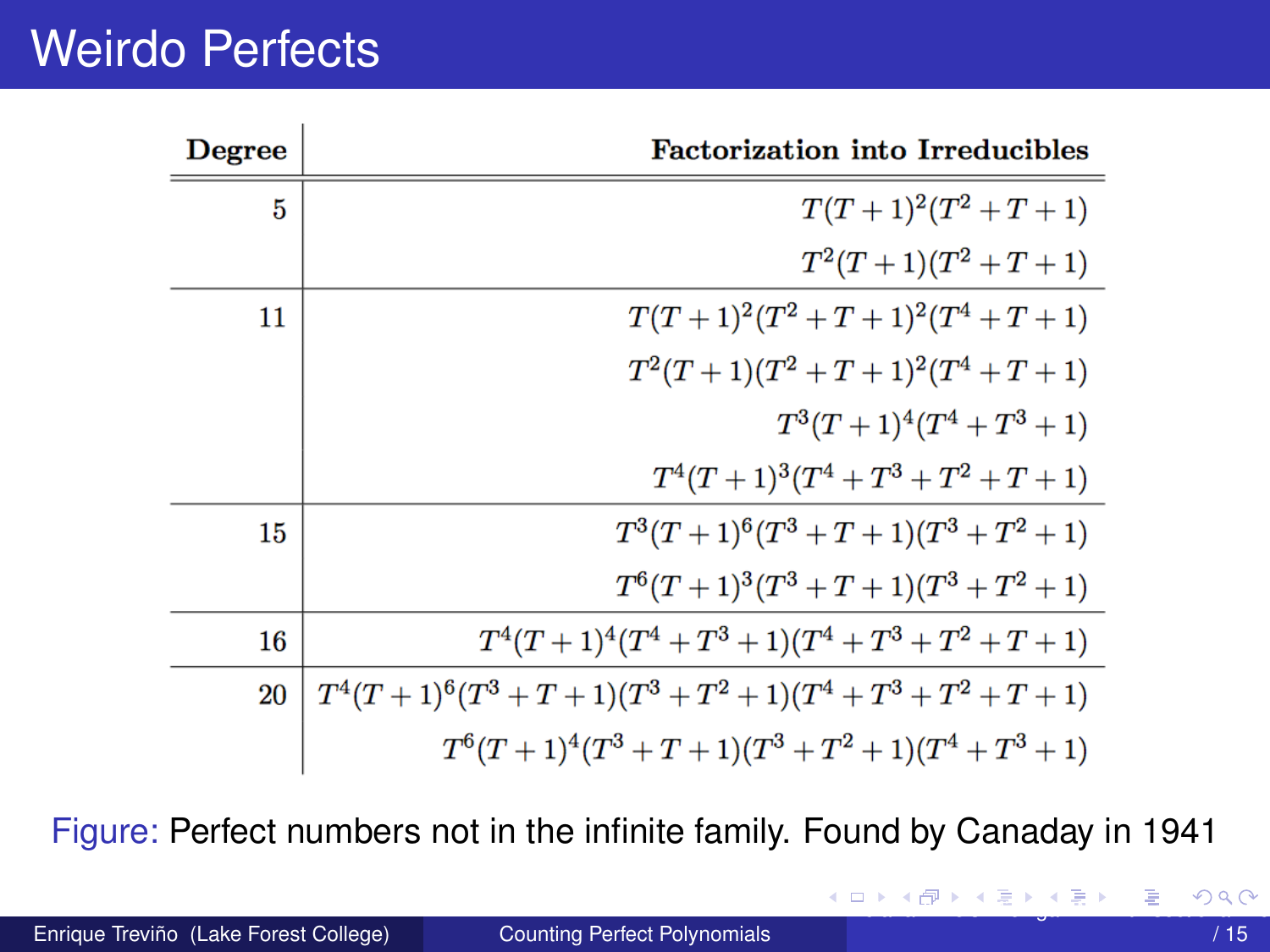- <span id="page-7-0"></span>• We say that *P* is an even perfect if  $x(x + 1)/P$  and *P* is perfect.
- We say that *P* is odd otherwise.

# **Conjecture**

*All perfect polynomials are EVEN.*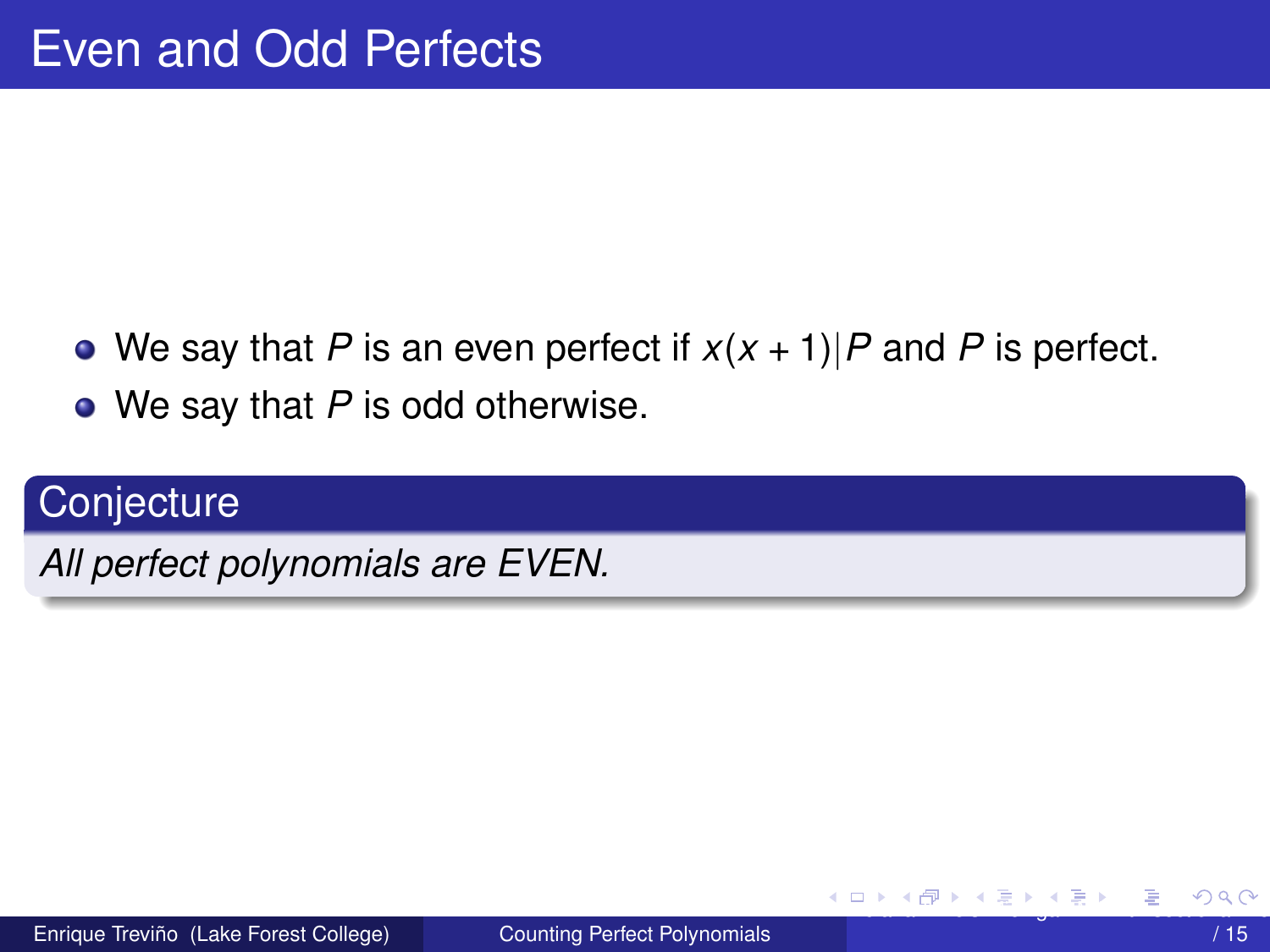## <span id="page-8-0"></span>Theorem (Canaday)

*An odd perfect polynomial is a square.*

## Theorem (Gallardo-Rahavandrainy)

*If A is an odd perfect polynomial, then it has at least 5 distinct irreducible factors. Moreover, the number of irreducible factors of A, counted with multiplicity, is at least 12.*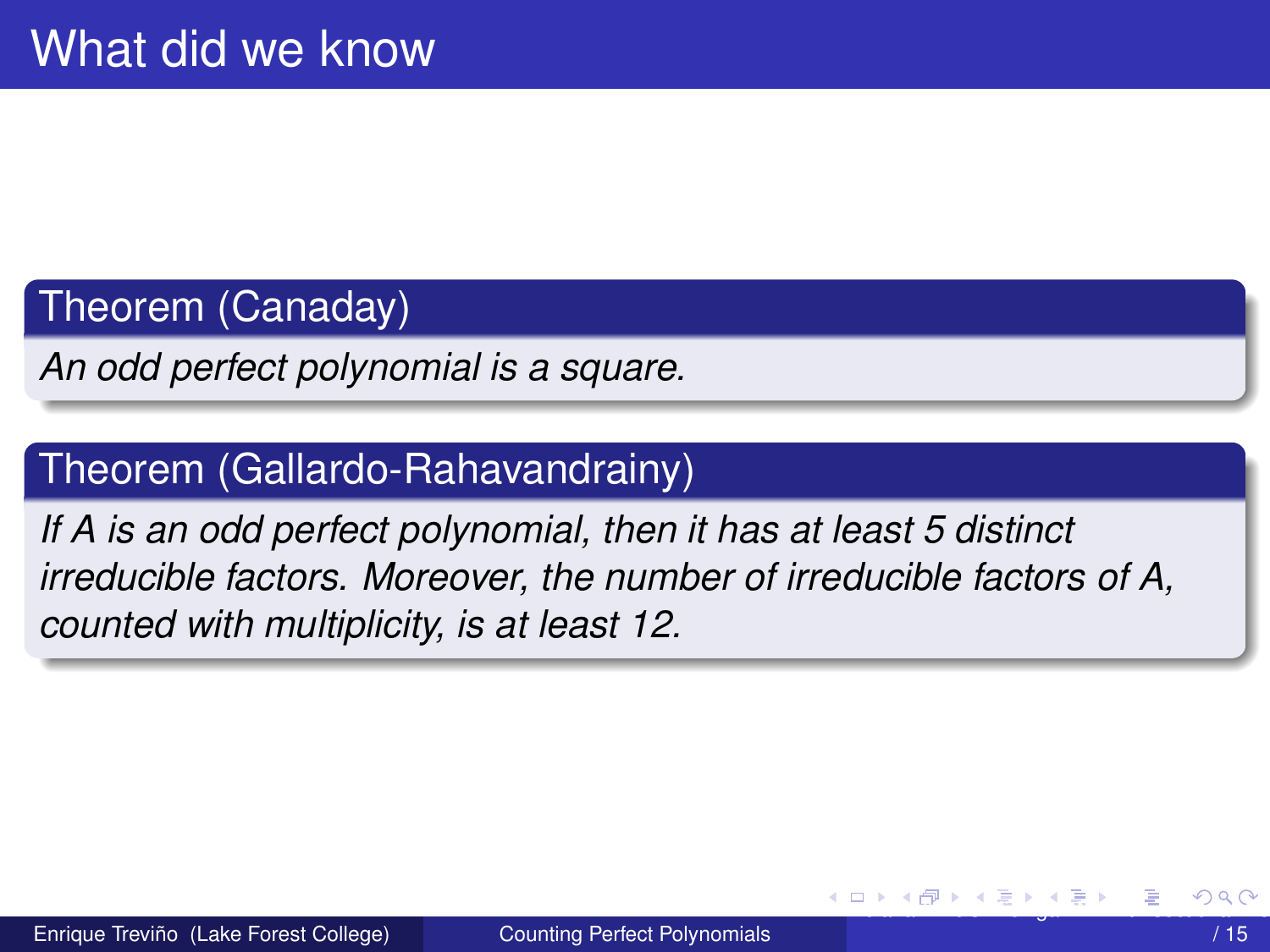# <span id="page-9-0"></span>Theorem (Cengiz-Pollack-Treviño)

*The number of perfect polynomials of norm*  $\leq x$  *is O<sub>c</sub>*( $x^{\frac{1}{12}+\epsilon}$ ) *for every*  $\epsilon > 0$ .

The norm of *A* is 2deg *<sup>A</sup>*.

## Theorem (Cengiz-Pollack-Treviño)

*There are no odd perfect polynomials of degree* ≤ 200*, i.e., there are no odd perfect polynomials of norm*  $\leq$  2 $^{200}$   $\approx$  1.6  $\times$  10 $^{60}.$ 

## Theorem (Cengiz-Pollack-Treviño)

*If A is a non-splitting perfect polynomial of degree* ≤ 200*, then A is one of Canaday's polynomials.*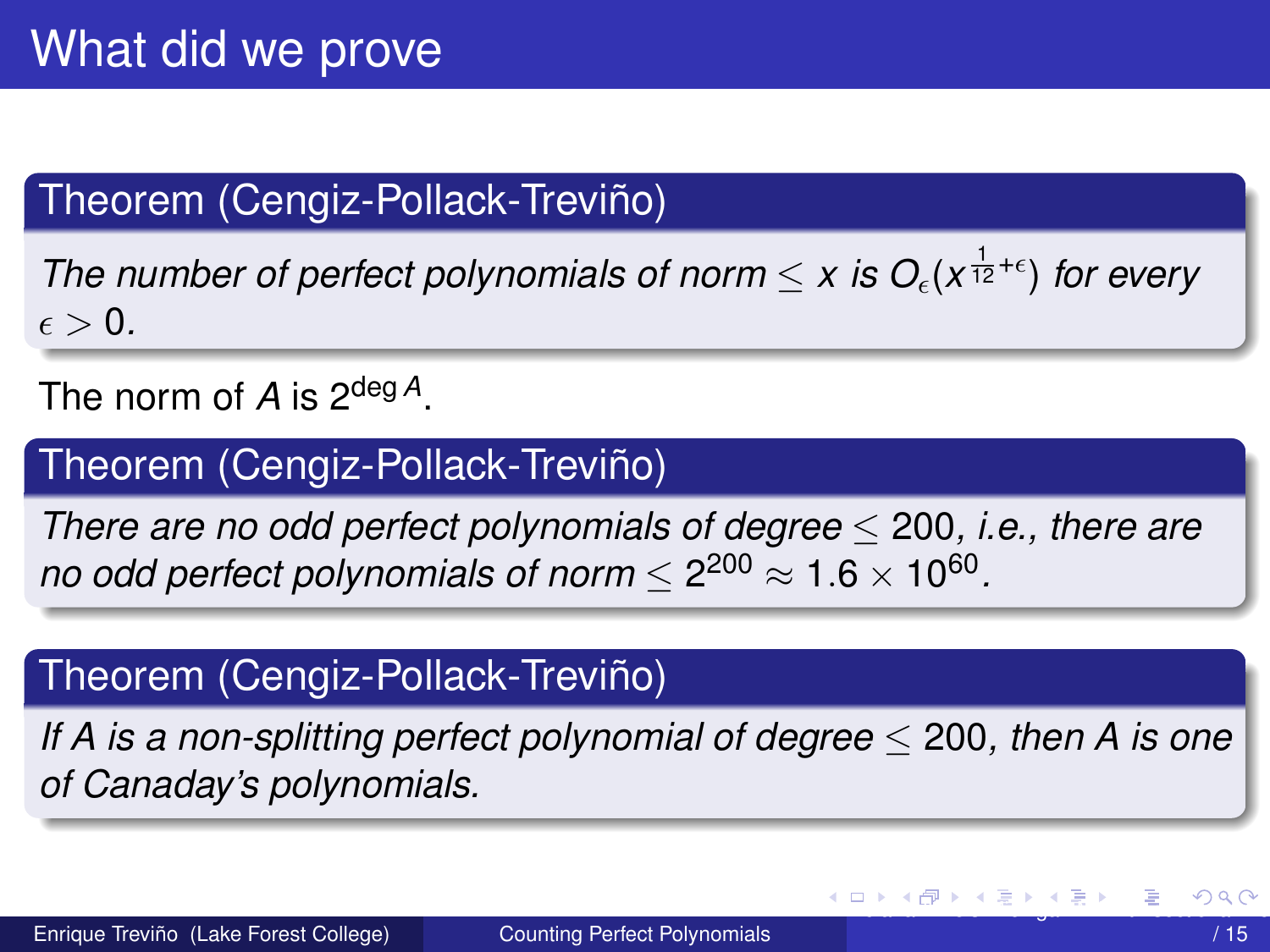## <span id="page-10-0"></span>Lemma (Fundamental lemma)

*Let M be a polynomial which is not perfect, and let k* ≥ 2 *be a fixed positive integer. Let x* ≥ 10*. Then there exists a constant C<sup>k</sup> depending only on k, as well as a set* S *depending only on M, k and x, of cardinality bounded by xC<sup>k</sup> /* log log *<sup>x</sup> , with the following property: if A is a perfect polynomial of norm* ≤ *x for which*

(a) *M* is a unitary divisor of A: i.e.,  $A = MN$  with gcd(M, N) = 1, and

(b)  $N = A/M$  is  $k$ -free, i.e.,  $P^k \nmid N$  for any irreducible polynomial P,

then A has a decomposition of the form M'N', where

- *i M'* is an element of S,
- **2** *M'* and *N'* are unitary divisors of A,
- $\bullet$  *both factors M' and N' are perfect,*
- <sup>4</sup> *N* 0 *is k -free,*
- *M* is a unitary divisor of M'.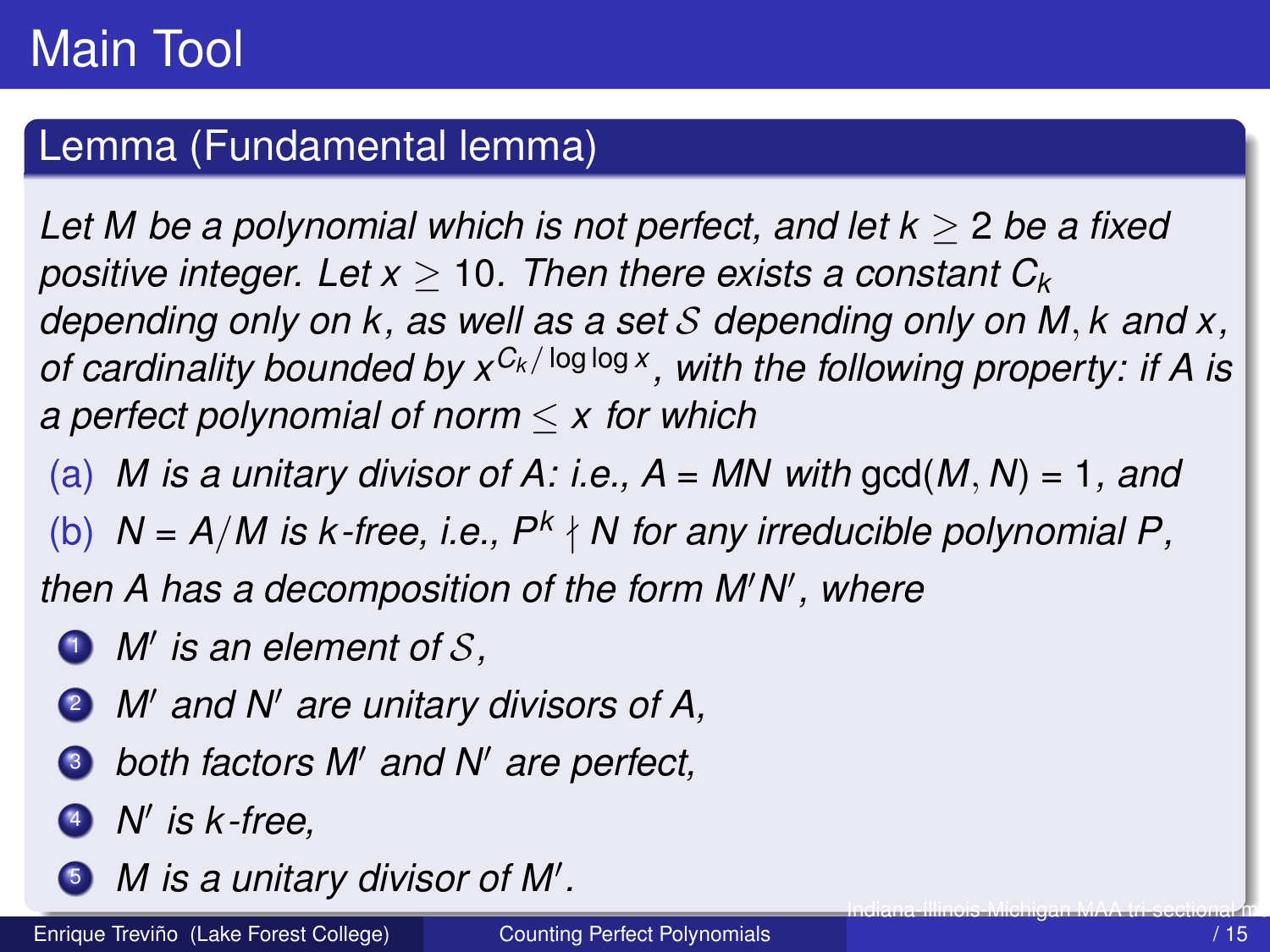# <span id="page-11-0"></span>H.-W. Algorithm

*Given a polynomial B and a stopping bound H, with* deg*B* ≤ *H, the following algorithm (a) outputs only perfect polynomials A of degree* ≤ *H having B as a unitary divisor, and (b) outputs every such A that is indecomposable.*

- **1** *Check if*  $\sigma(B) = B$ . If yes, then output B and break.
- **2** *Compute D* =  $\sigma(B)/$  gcd (*B*,  $\sigma(B)$ )*.*
- $\bullet$  *If* gcd  $(B, D) \neq 1$ *, break.*
- <sup>4</sup> *Let P be an irreducible factor of D of largest degree.*
- <sup>5</sup> *Recursively call the algorithm with inputs BP<sup>k</sup> and stopping bound*  $H$ , for all positive integers  $k$  with  $\text{deg}(BP^k) \leq H$ .

Note: *indecomposable* means *A* has no nontrivial factorization as a product of two relatively prime **perfect** polynomials.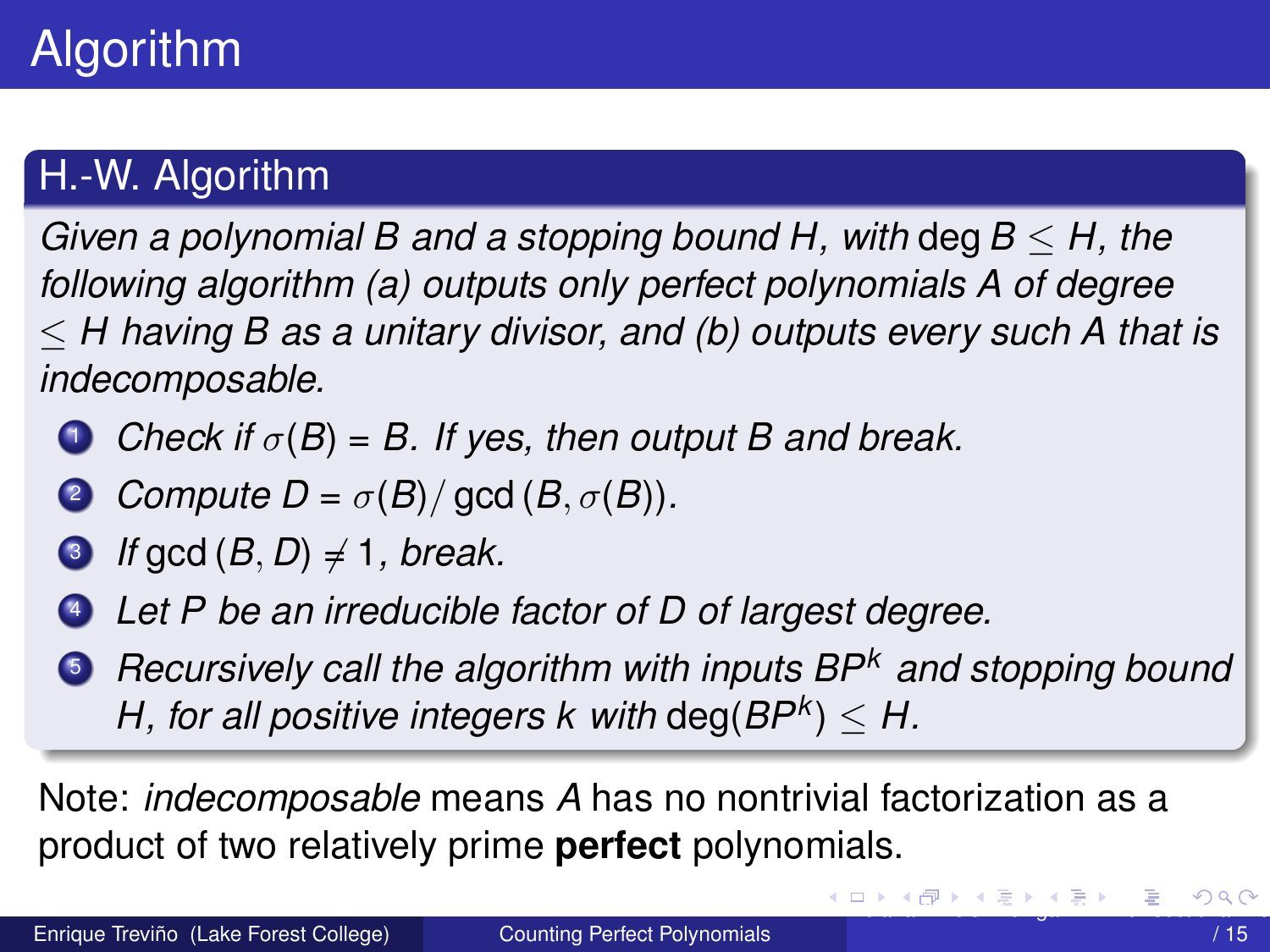# <span id="page-12-0"></span>**Recursion**



Figure: Recursion for the Algorithm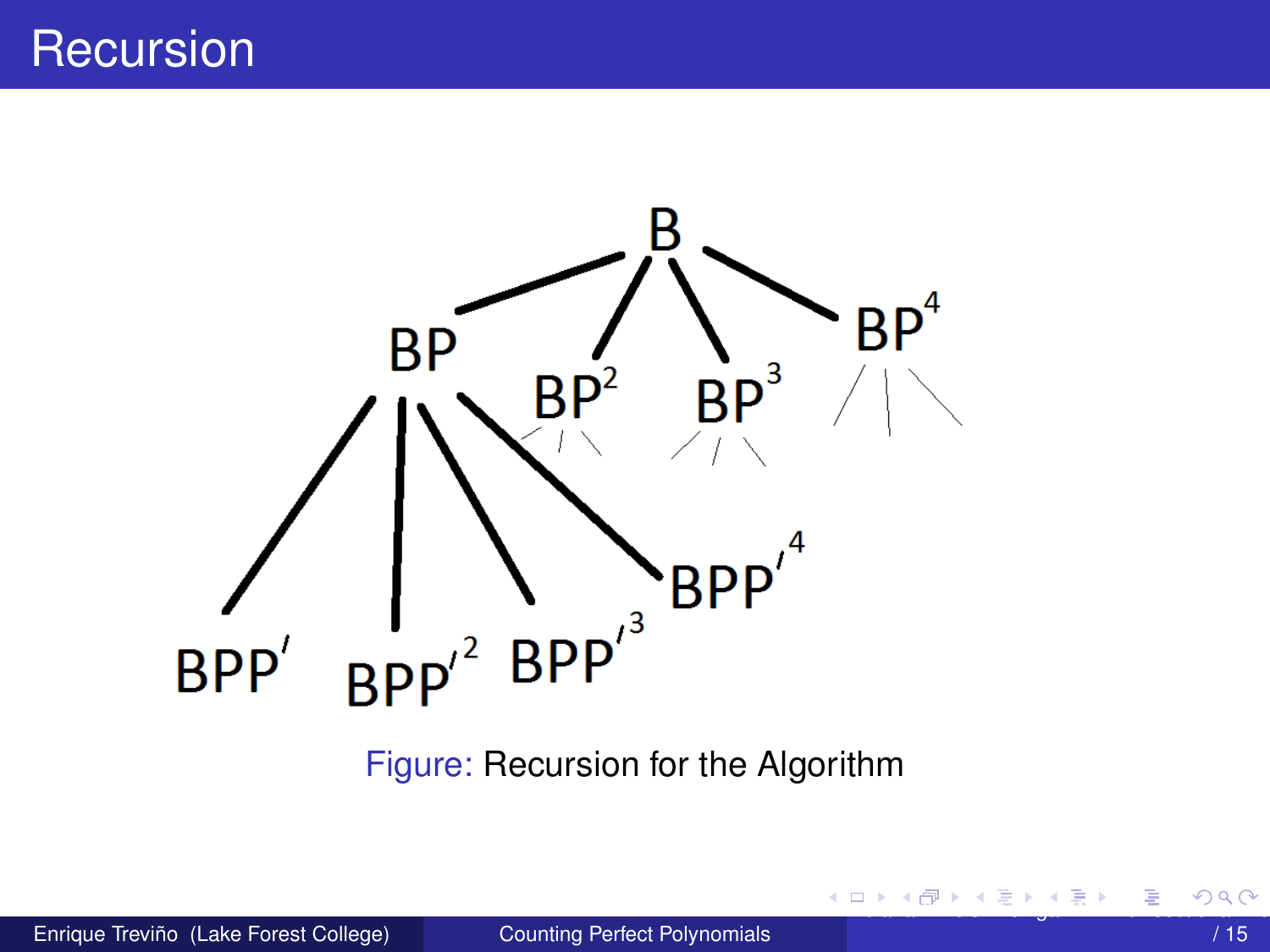<span id="page-13-0"></span>To check odd perfects:

- From the algorithm, we need only check whether  $P^2$  is a unitary divisor for deg*P* ≤ 20.
- Because if *A* is perfect. It has at least 5 prime divisors and *A* is a square.

To check even perfects that are not in the infinite family:

- If  $P(x)$  is perfect, then  $P(x + 1)$  is perfect.
- $\bullet$  If *P* is perfect  $x|P \Leftrightarrow (x + 1)|P$ .
- We need only check the algorithm for  $x, x^2, \dots x^{100}$ .